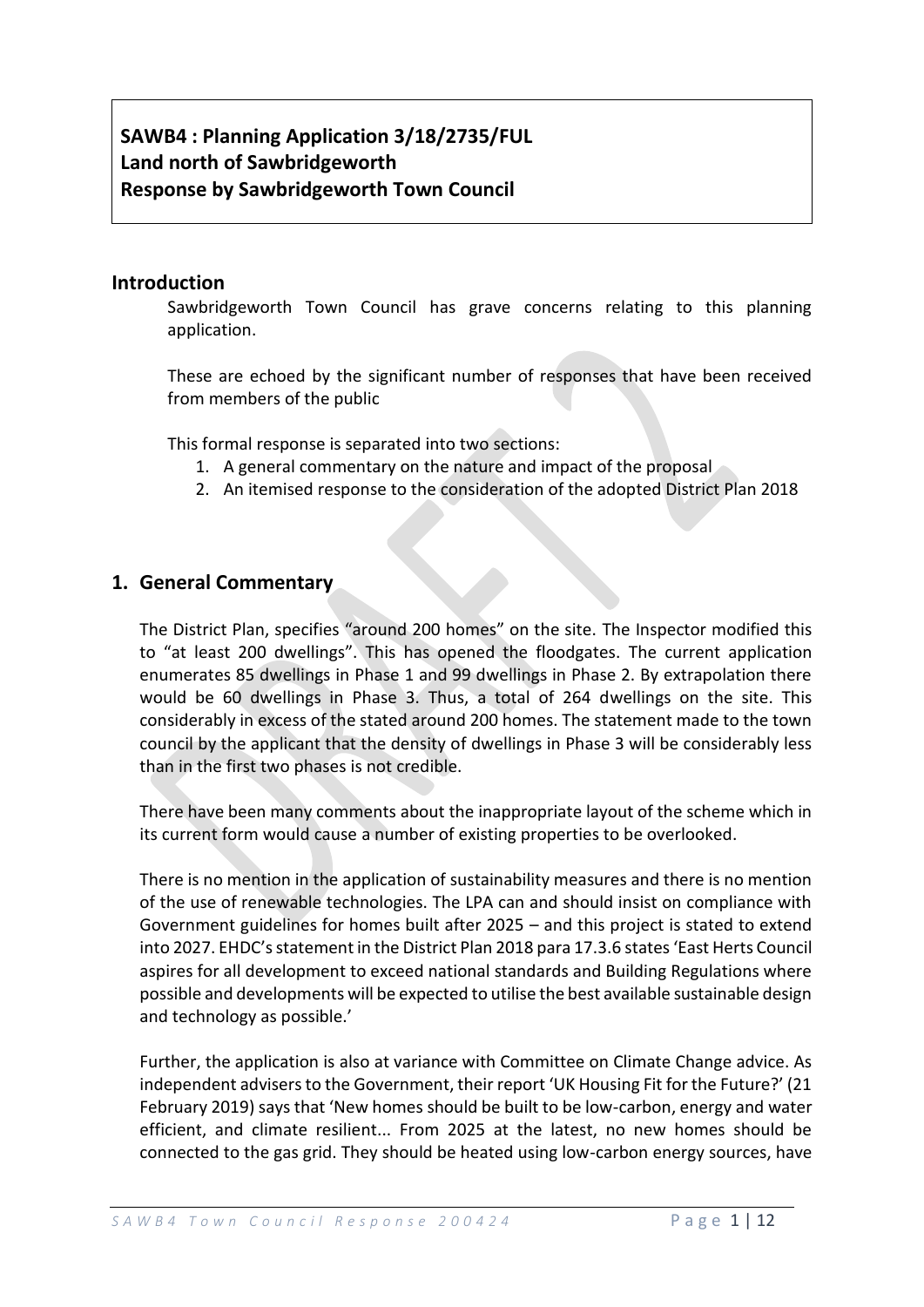ultra-high levels of energy efficiency alongside appropriate ventilation, and be timberframed where possible.**'**

The ongoing Future Homes Standard consultation (2.15) envisages that a new home 'would have a heat pump, a waste water heat recovery system, triple glazing and minimum standards for walls, floors and roofs that significantly limit any heat loss' and homes built to the Standard 'will become net zero carbon over time with no need for further adaptations or changes, as they will not be reliant on fossil fuels for their heating'.

It is incumbent upon the LPA to take these into account, especially as the build period will take us beyond the critical date of 2025.

There has been reported discussions between the developer and the LPA concerning the establishment of a cycling and walking infrastructure, especially a continuous link between Bishops Stortford and Harlow. These discussions must be matured into a planning condition that obliges the applicant to make it happen in the area of the development.

The provisions for archaeological investigation of the site do not appear to be comprehensive. Apart from the known history of the site dating back to times immemorial, local knowledge also can reflect more recent usage of part of the site as a disposal area for notifiable waste. This is of great concern as it may have an impact on the long-term health and safety of developments in the area when the land is disturbed.

As yet no discussions have taken place on the question of how s106 funding will benefit the local community. It is imperative that this is not delegated to an LPA officer but includes the active participation of the Town Council, who after all have a far better knowledge of the needs of the local community.

Part of local involvement in the site should include opportunities for the town's history to be reflected in the choice of street names. It is our understanding that the developers are open to having such a dialogue.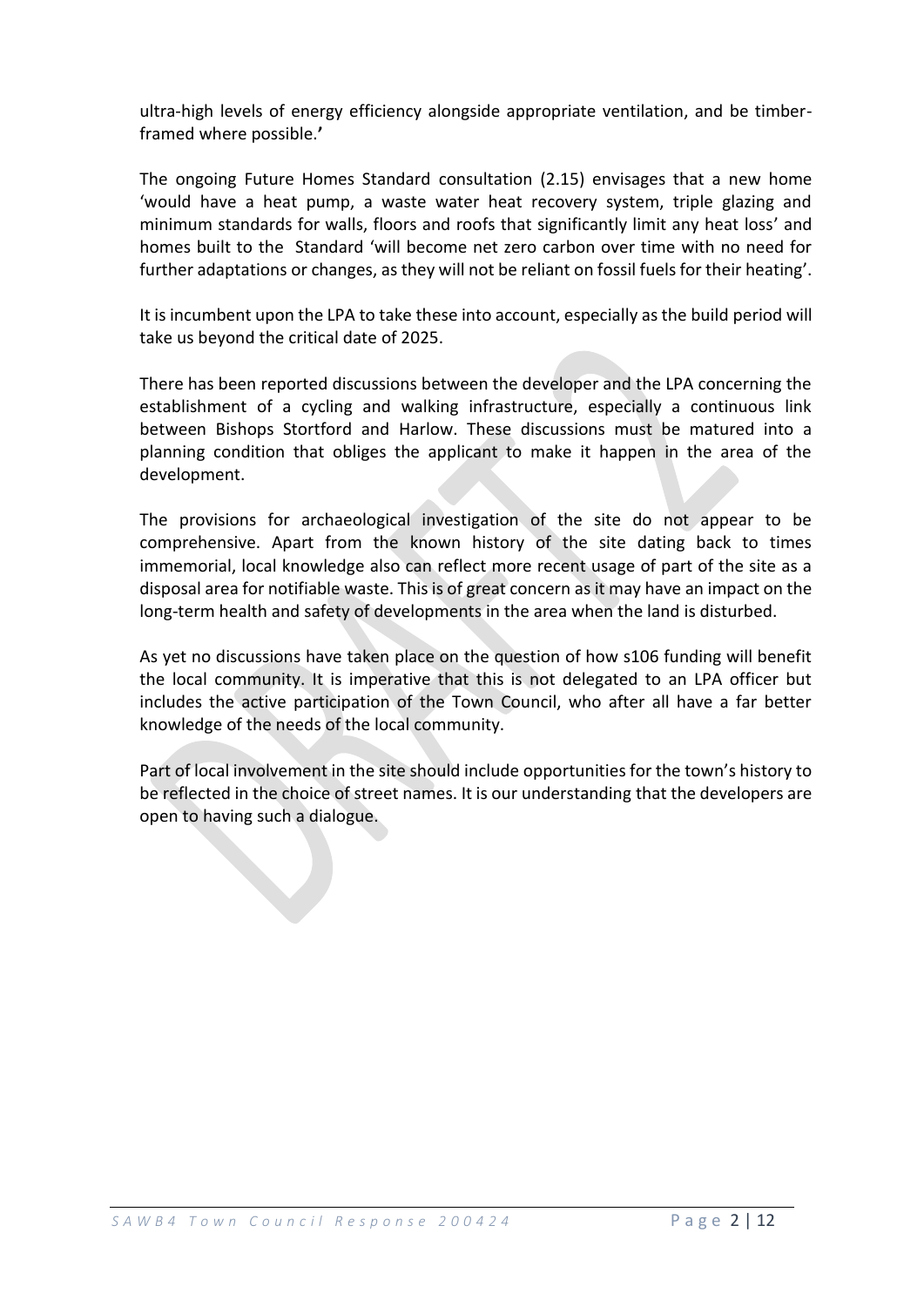## **2. Specific response against provisions of the adopted District Plan 2018.**

- **1. The principle of the development** 
	- **(i.e. District Plan Development Strategy)**
	- **DPS1 – Housing, Employment and Retail Growth**
	- **DPS2 – Development Strategy 2011-2033**
	- **DPS3 – Housing Supply 2011-2033**
	- **DPS4 – Infrastructure Requirements**

This response deals with a specific planning application which must be considered against the provisions and Policies of the new District Plan.

The Council has a duty to reflect public opinion and to ensure that the standards of the community are retained.

The relevant Policies in the plan are:

- DPS1 Housing, Employment and Retail Growth
- DPS2 Development Strategy 2011-2033
- DPS3 Housing Supply 2011-2033
	- o In principle, the town council understands the need for the District Plan to specify the need for new housing in the area. In the town council's view, the Plan is flawed in several respects especially in regards to the town of Sawbridgeworth.
- DPS4 Infrastructure Requirements
	- o Although the policy as stated in the District Plan identifies a number of requirements, this application raises a number of issues not covered by the policy. See section 13 *infra*.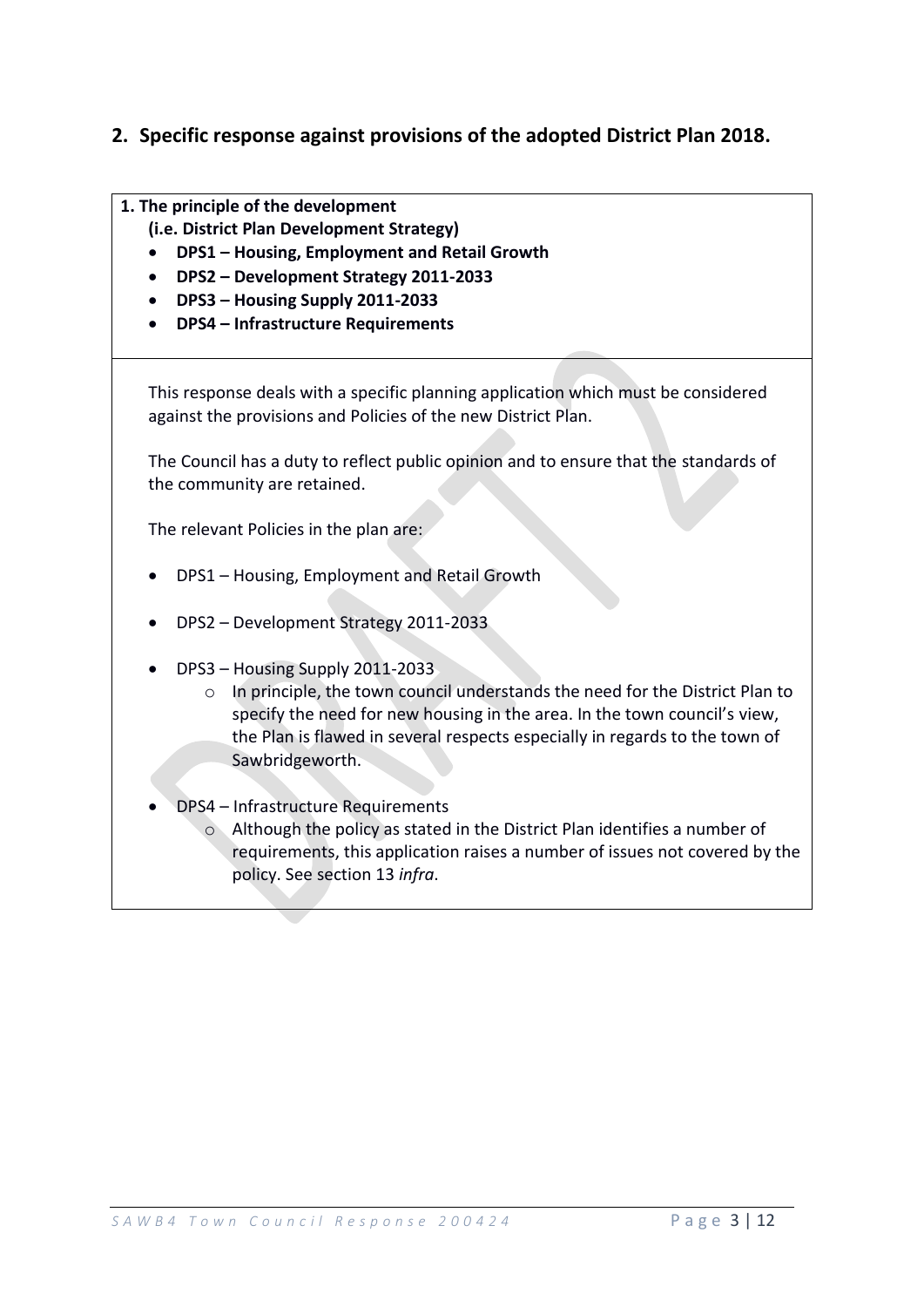- **2. Quality of layout and design; including, layout, integration, open space, permeability, landscaping, built design quality, energy/wastewater efficiency etc.**
	- **SAWB1 – Development in Sawbridgeworth**
	- **SAWB4 – Land to the north of Sawbridgeworth**
	- **DES1 – Landscape Character**
	- **DES3 – Design of the Development**
	- SAWB1 Development in Sawbridgeworth
		- $\circ$  The application will bring the cumulative number of dwellings in the Sawbridgeworth to a number in excess of the total proposed for the town.
		- o Number in the District Plan is circa 500. With the additional dwellings already approved for SAWB2 (140); SAWB3 (200) the proposal for SAWB4 (264) gives a total for the town to 604, this excess of 20% is certainly not "around" the District Plan figure and stretches the Inspector's "at least" modification beyond all reasonableness.
	- SAWB4 Land to the north of Sawbridgeworth
		- o The site is in a poor position compared with the viable alternatives that have been suggested.
		- $\circ$  This application is poorly thought out and does not adequately address the concerns that have been expressed by members of the public during the consultation period.
	- DES1 Landscape Character
		- o The site is located on good arable land.
		- o The most recent submitted profile modifications are detrimental to the look and feel of the area.
		- $\circ$  The proposal does not conform to EHDC's aspiration that "all development" to exceed national standards …… will be expected to utilise the best sustainable design and technology as possible"
	- DES3 Design of Development
		- o Poor design, unimaginative and tending towards a potential ghetto.
		- o Does not sit comfortably in the site area
		- o The proposed design is contrary to the essentially rural ethic of the town
		- $\circ$  As the Conservation and Urban Design response has highlighted, there are significant inconsistencies in the application which must be addressed,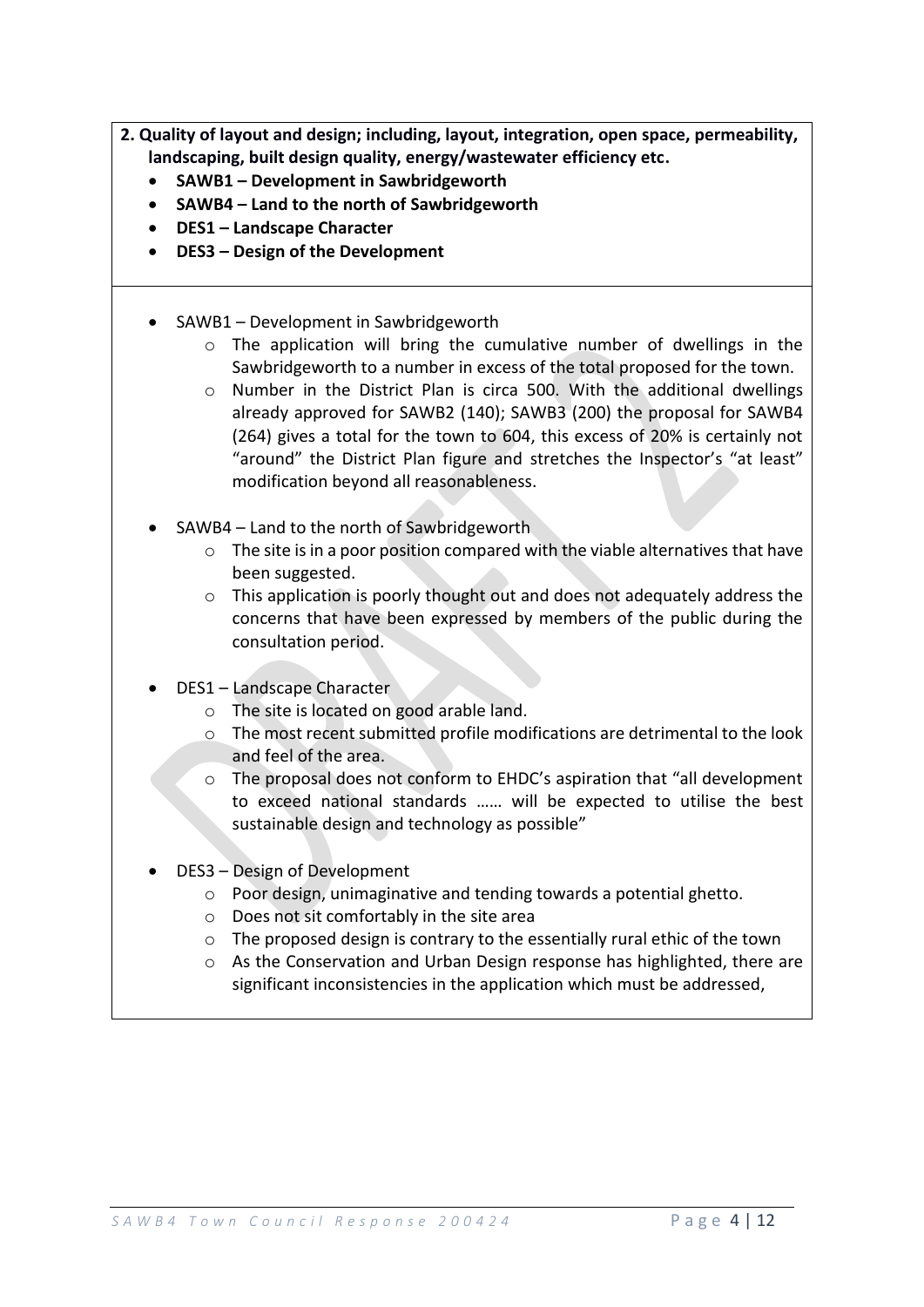**3. Housing mix, density and affordable housing provision**

- **HOU1 – Type and Mix of Housing**
- **HOU3 – Affordable Housing**
- **HOU6 – Specialist Housing for Older and Vulnerable people**
- **HOU7 - Accessible and Adaptable Homes**
- HOU1 Type and Mix of Housing
	- o The provision of two and a half storey buildings will be intrusive to the surrounding neighbourhood
	- o No provision for essential worker dwellings
- HOU3 Affordable Housing
	- o Important that the 40% proportion is monitored and maintained. There must be no ambiguity about this and no retrospective renegotiation of this proportion.
	- o
- HOU6 Specialist Housing for Older and Vulnerable people
	- o There are no dwellings which are essential for an adequate mix of dwelling types which reflects the demographic of the area.
- HOU7 Accessible and Adaptable Homes
	- o There is no commitment for the provision of wheelchair user dwellings.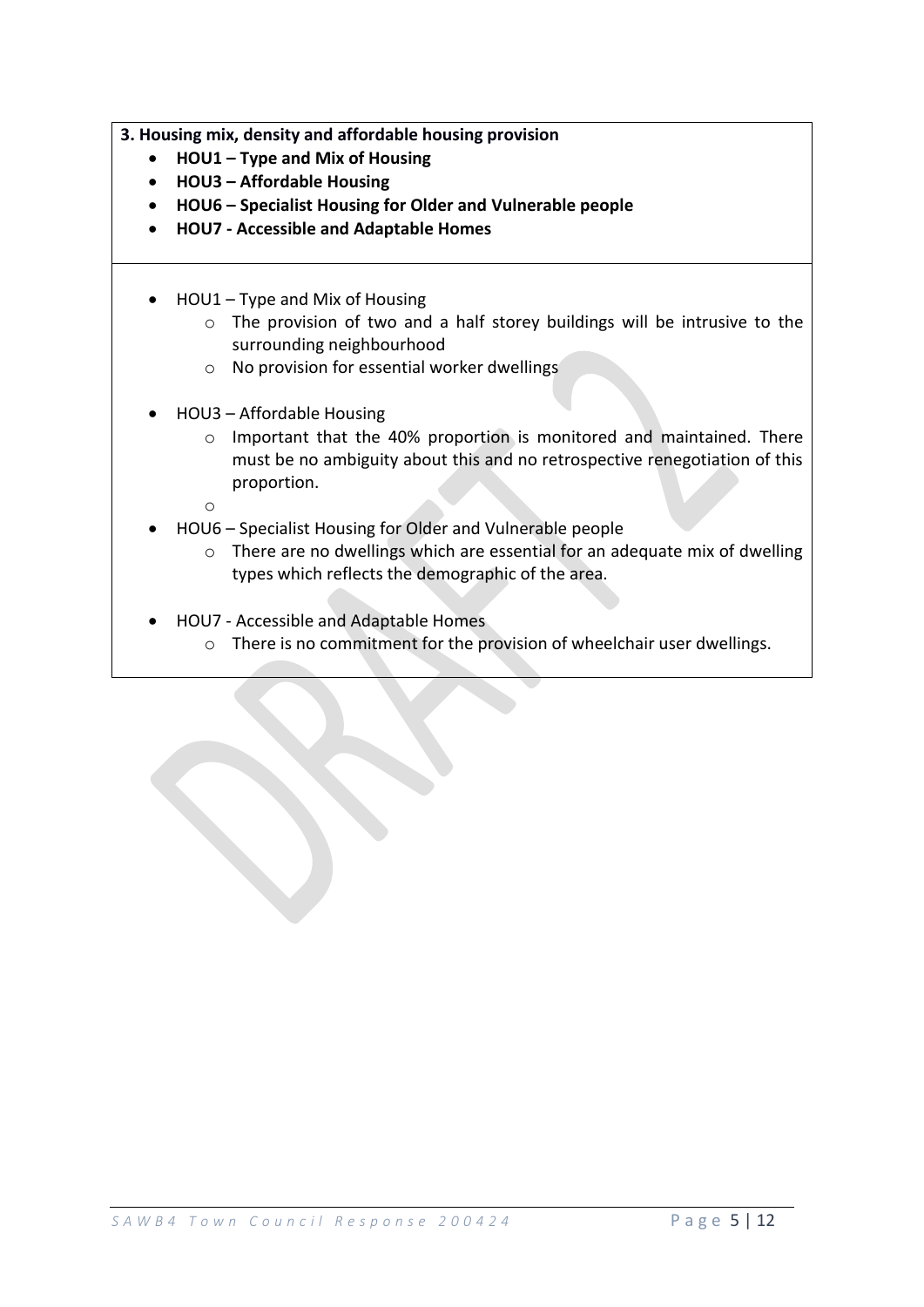**4. Highway impact, parking and mitigation;**

- **TRA1 – Sustainable Transport**
- **TRA2 – Safe and Suitable Highways Access and Mitigation**
- **TRA3 – Vehicle Parking Provision**
- TRA1 Sustainable Transport
	- o No mention is made of the issues relating to connecting with public transport, especially the rail links
- TRA2 Safe and Suitable Highways Access and Mitigation
	- o There is no specific provision for access for the transport used by less able people
	- $\circ$  There is no plan for traffic management through the construction phase.
	- o Mitigation must be seen to be in place before construction starts.
	- o Traffic surveys carried out thus far are invalid as they were carried out in school holidays.
	- o There is no circular route through the development.
	- o Access roads are not wide enough for utility / emergency vehicles.
- TRA3 Vehicle Parking Provision
	- o The provision of 1.5 car parking spaces per dwelling is inadequate
	- o Provision on the development of car park spaces for visitors is inadequate
	- o If pavement parking is to be permitted, is the soil under-structure adequate.

#### **5. Sustainable Transport**

- **TRA1 – Sustainable Transport**
- TRA1 Sustainable Transport
	- o No cohesive plan for walking and cycling is present in the application.
	- o No provision for electric charging points is shown.
	- o No plan is in place for providing community transport, especially for connecting with the rail station.
	- o The cumulative impact on transport from all proposed developments has not been explored.
	- o The assumptions upon the numbers of future residents who will walk or cycle to destinations in the area are unrealistic.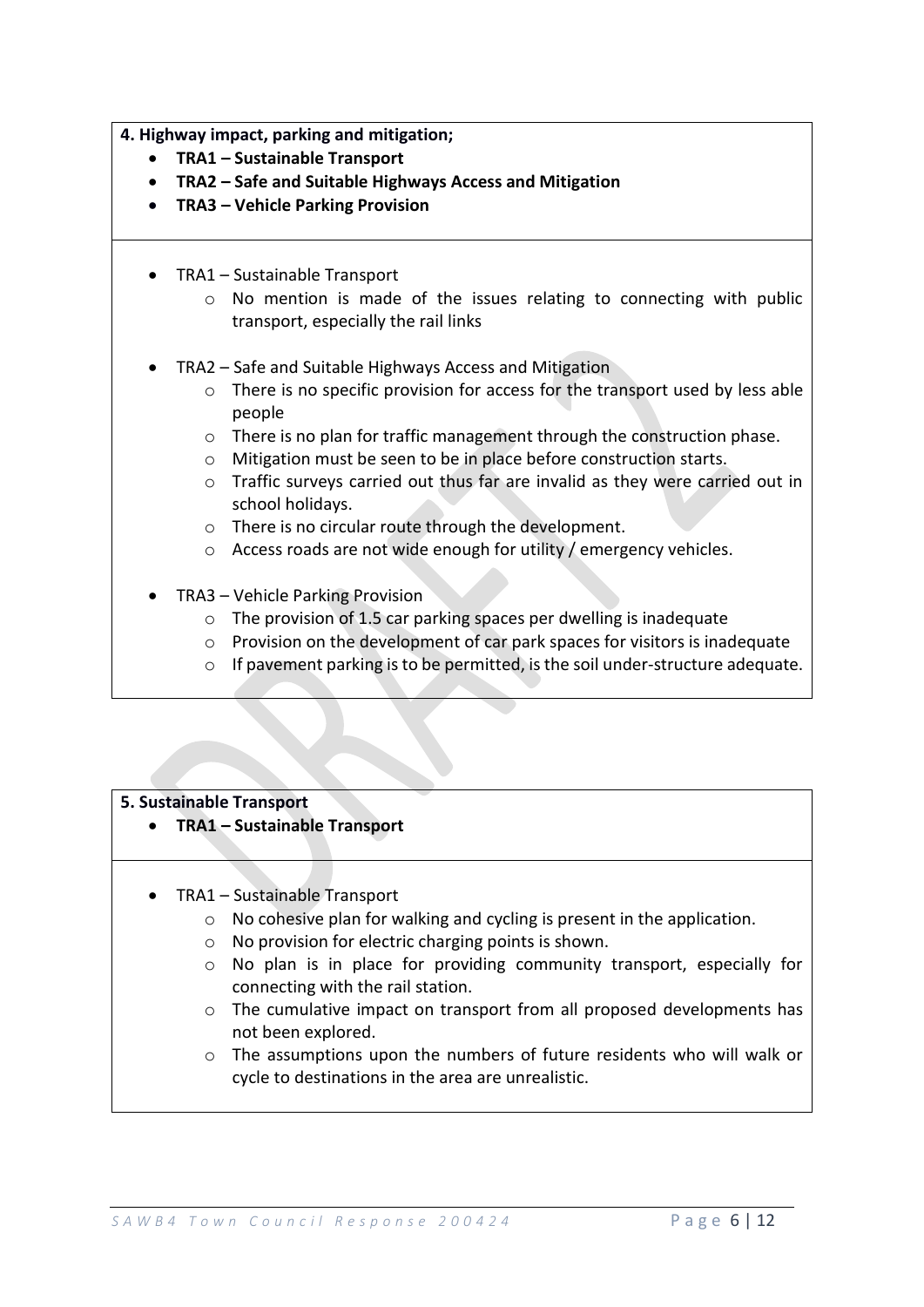#### **6. Healthy and Safe communities**

- **(Secure by design, amenity space, play space, recreation etc.)**
- **DES1 - DES2 – Landscaping**
- **DES5 – Crime and Security**
- **CFLR1 – Open Space, Sport and Recreation**
- **CLFR7 – Community Facilities**
- DES2 Landscaping
	- $\circ$  There is only one entrance / exit shown to the site, this is inadequate and unsafe.
	- o The interface with the A1184 is unsatisfactory in respect of safety and amenity, as has been highlighted by Hertfordshire Highways.
- DES5 Crime and Security
	- $\circ$  The change in demography, already demonstrated, caused by the migration of people
	- o The "County Lines" effect already in existence in the area.
	- o Apart from the formal consultation made, the views of the Safer Neighbourhood Area Borough Commander should be sought.
- CFLR1 Open Space, Sport and Recreation
	- o Only one green space / play area is shown, this is inadequate for the size of the proposed development.
	- o The proposal relies on the existing Eden's Mount play area to satisfy the need for play space. Local knowledge enables us to assert that this is inadequate and at an impractical distance from the development.
- CLFR7 Community Facilities
	- o No current recognition is made of the need to increase the provision of medical facilities such as a doctor's surgery, dental surgeries and pharmacies.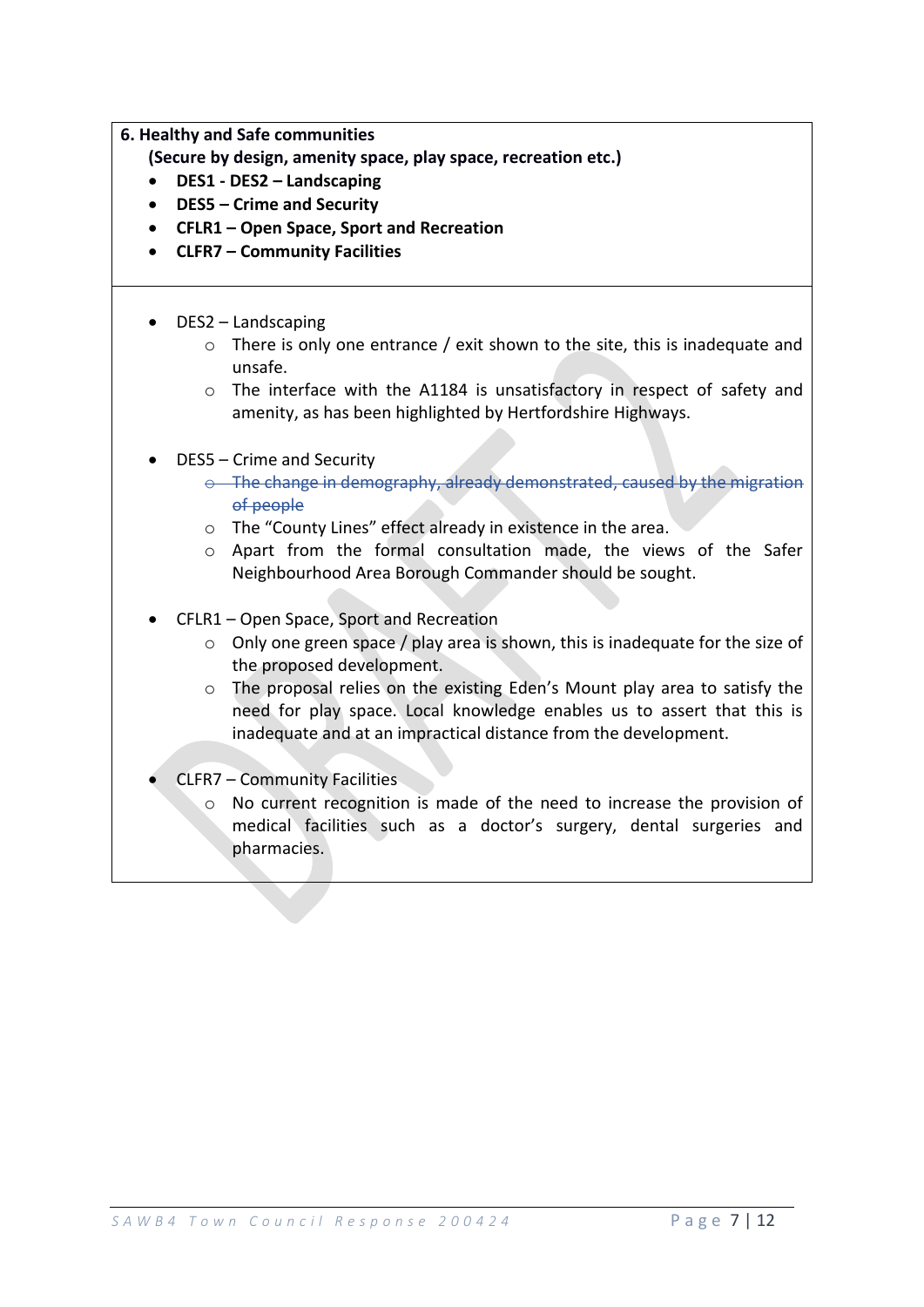#### **7. Sustainable Drainage**

- **WAT1 – Flood Risk Management**
- **WAT5 – Sustainable Drainage**
- WAT1 Flood Risk Management
	- o Discharge into main river will increase flood risk downstream.
	- o It is noted that the LLFA are not satisfied with the arrangements proposed for the management of flood risk
- WAT5 Sustainable Drainage
	- o The SuDS plan must be proved to be valid for all areas of the site and a governance requirement for providing ongoing maintenance.
	- $\circ$  No commitment has been made by Thames Water to cater for the additional waste water that will be generated.

## **8. Environmental impact**

**(contaminated land, noise and air quality impact etc.)**

- **EQ2 - Noise Pollution**
- **EQ3 - Light Pollution**
- **EQ4 - Air Quality**
- EQ2 Noise Pollution
	- o This issue has not been addressed, there are no noise pollution reports.
	- o Impact of construction vehicles must be assessed
- EQ3 Light Pollution
	- o This issue has not been addressed, there are no light pollution reports.
- EQ4 Air Quality
	- o This issue has not been addressed, there are no air quality reports.
	- o Noted however that air quality monitoring in the area has ceased.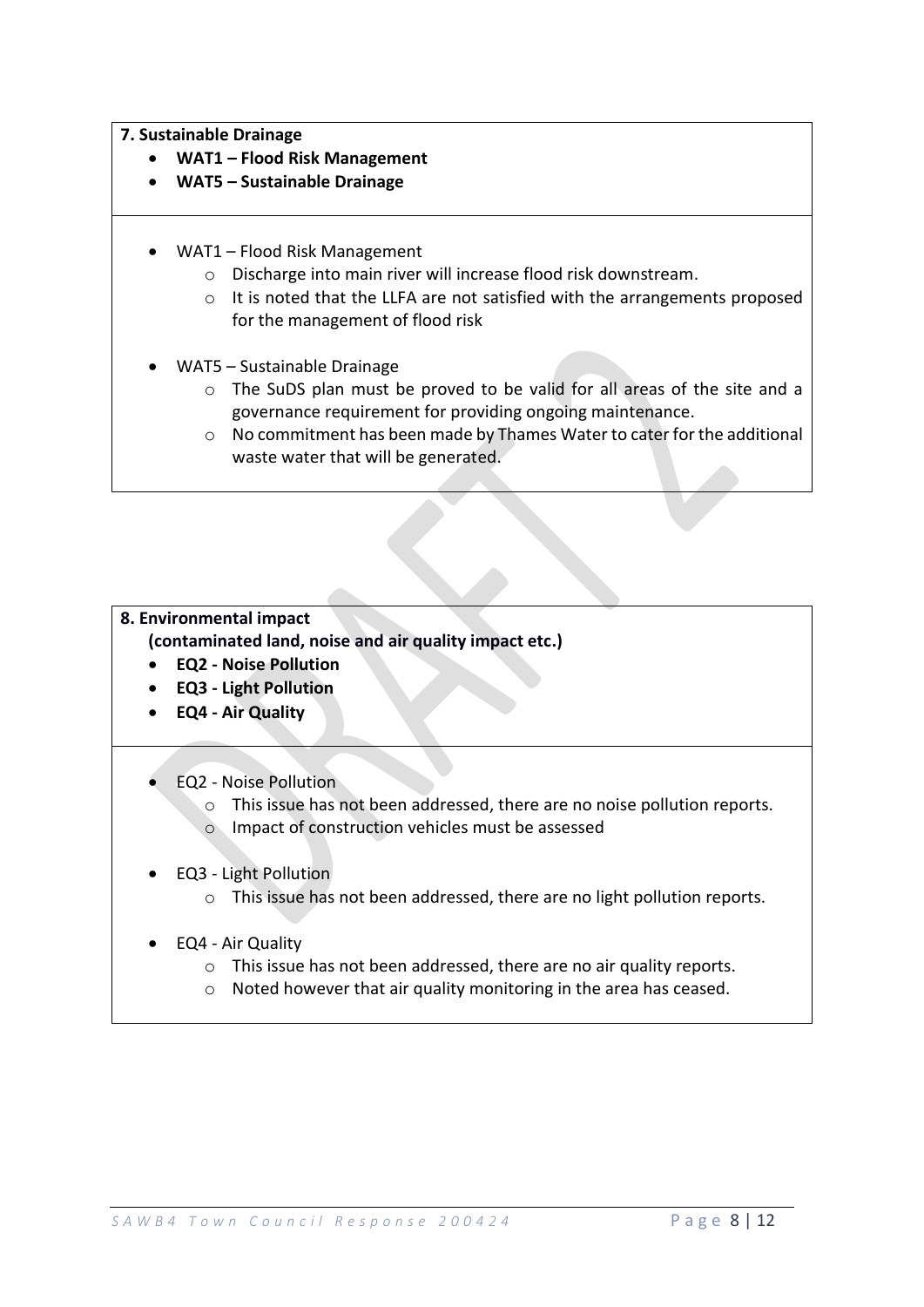#### **9. Impact on the natural environment**

- **GBR1 – Green Belt**
- GBR1 Green Belt
	- o No provision is made for preserving ancient hedgerows
	- o There is no tree survey report available
	- o There must be an 8-metre buffer zone next to the water course
	- o There must be a 5-metre hedge set back to provide a buffer zone.

#### **10. Heritage impact, including archaeology;**

- **HA1 – Designated Heritage Assets**
- **HA2 – Non-Designated Heritage Assets**
- **HA3 – Archaeology**
- HA1 Designated Heritage Assets
	- o There are some affected by this application, specifically Grade II listed farmhouses and outbuildings.
- HA2 Non-Designated Heritage Assets
	- o There may be some affected by this application
- HA3 Archaeology
	- o A geophysical survey and an archaeological investigation must be required on this ancient site prior to any disturbance.
	- o Attention to be paid to the Domesday Book records of the area.
	- o Attention must be paid to local knowledge which identifies more recent activity in the area which may affect the health and well-being of future occupants of the developed area.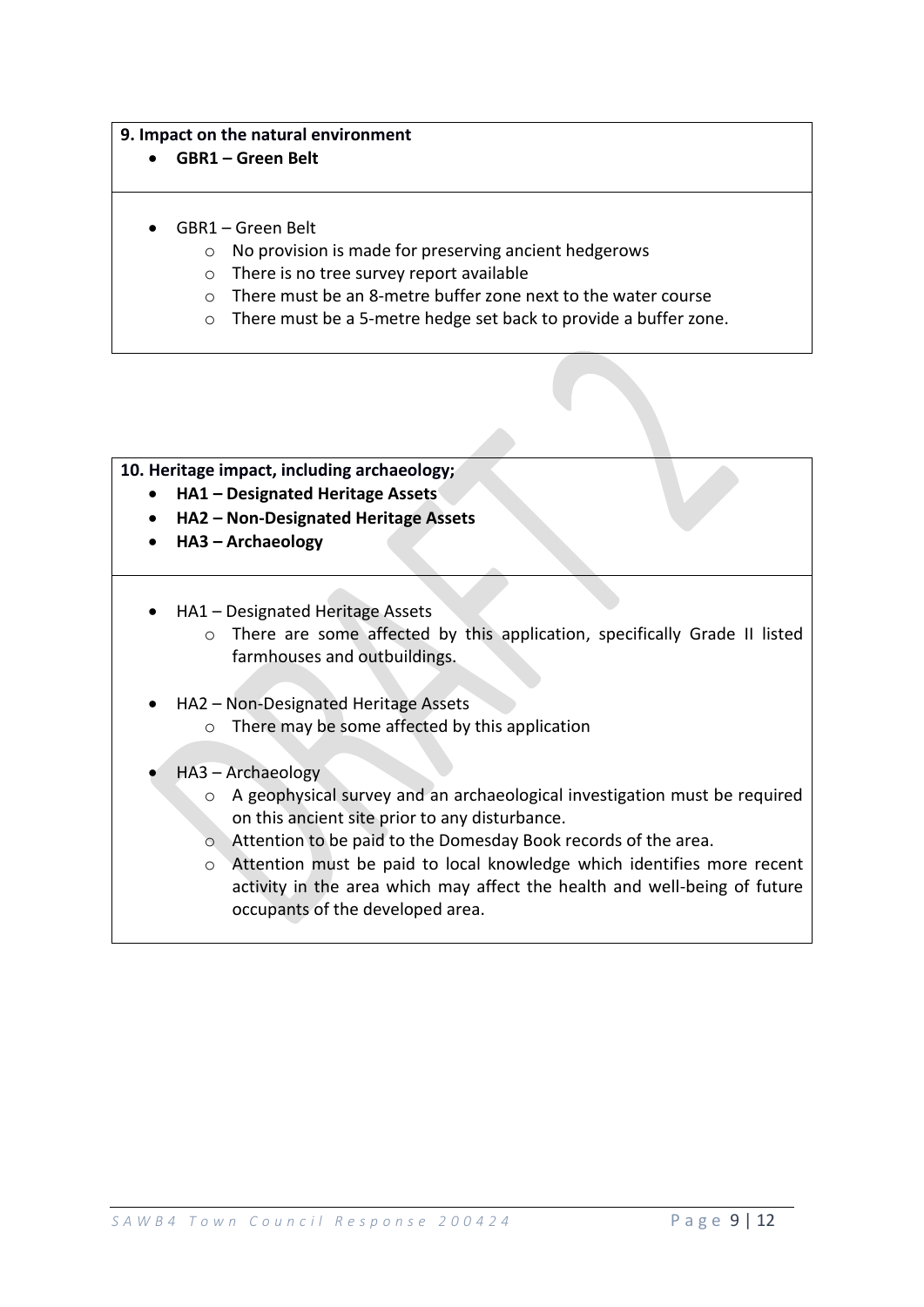#### **11. Neighbour impact;**

- **DES4 – Design of Development**
- It is important to understand the impact of this proposal upon the neighbourhood, specifically:
	- o The impact upon children walking to school
	- $o$  The change in demography which will be caused by the migration of
	- o The effect of shifting population from Bishops Stortford South
- Design of Development
	- o The application pays little attention to the desirable elements of this policy, in particular in relation to the provision of electric charging points, Wi-Fi etc.
	- o There is no commitment to the installation of full fibre broadband (fibre-tothe-premises) to each new home.

#### **12. Other matters (not covered above)**

- o No commitment has been made to a construction plan. This is vital if the neighbourhood is not to be disturbed.
- o Commitment is needed to give priority to local people for social housing
- o Schools admissions policy must also be geared to local people.
- o Commitment must be given to providing key worker housing.
- o There is no Sustainability and Energy Statement submitted as part of the planning application.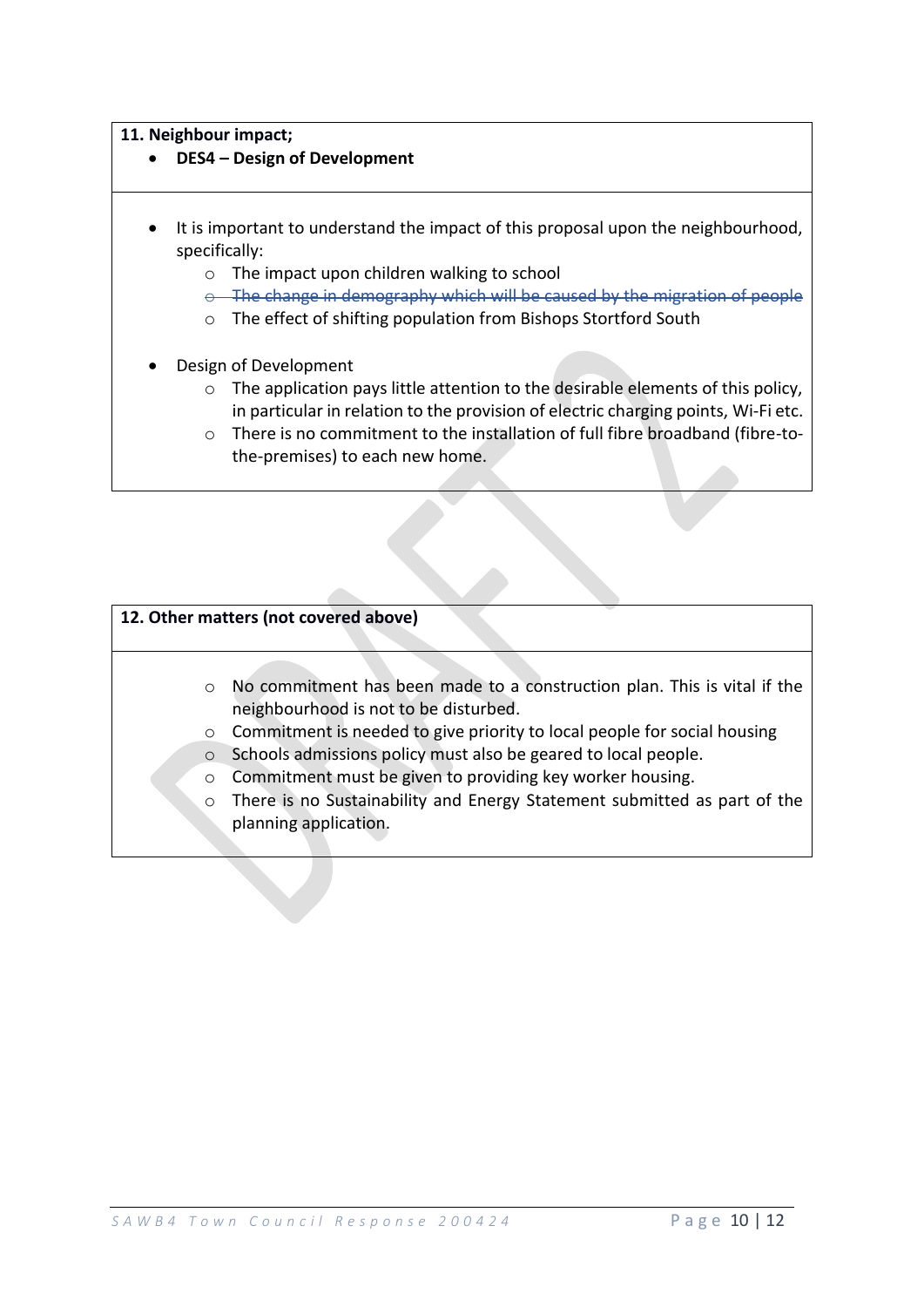**13. Infrastructure delivery, including s106 matters;**

- **CLFR9 – Health and Wellbeing**
- **CLFR10 – Education**
- **DEL1 – Infrastructure and Service Delivery**
- **DEL2 – Planning Obligations**
- CLFR9 Health and Wellbeing
	- o s106 funding needed for essential expansion of medical services
- CLFR10 Education
	- o s106 funding needed for essential expansion of primary and secondary education facilities
	- o school needs must be met and have not been addressed
- DEL1 Infrastructure and Service Delivery
	- o s106 and/or s278 funding needed for essential provision of road infrastructure to prevent escalation of existing congestion.
	- o Ensure the provision of cycling and walking infrastructure is in place to facilitate the movement of residents to the town, schools and to travel hubs.
- DEL2 Planning Obligations
	- o s106 funding needed for delivering Planning Obligations, which must be put in place as part of this planning application process